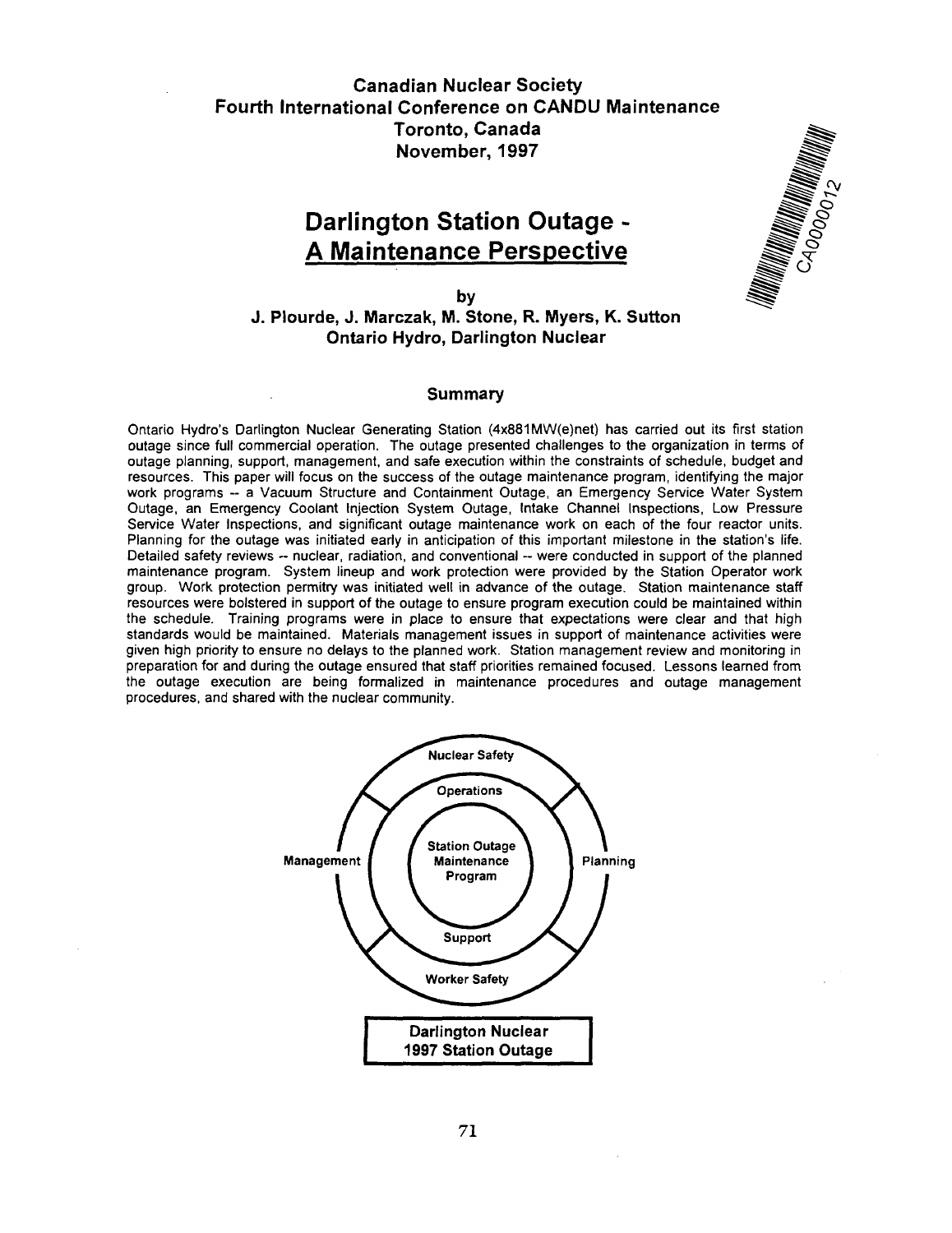## **1. Introduction**

The Darlington Nuclear Division Station Outage Program was comprised of 7 distinct projects:

- Vacuum Structure (VS) and Containment inspections and maintenance.
- Unit 0 common non-Containment systems maintenance.
- Unit 1 outage.
- Unit 2 outage.
- Unit 3 outage.
- Unit 4 outage.
- Fuel Handling (F/H) systems maintenance.

An overview of this program is shown in Figure 1-1. To facilitate planning, the outage was divided into 5 phases:

- Phase 1: Pre-Requisites.
- Phase 2: Unit Shutdowns.
- Phase 3: VS and Emergency Service Water System (ESWS) outages.
- Phase 4: VS, Containment and Emergency Coolant Injection System (ECIS) Outages
- Phase 5: Unit Startups.

The Station Outage Leadership Team coordinated the program, emphasizing public and employee safety. The team was assisted by the Unit 0 Outage Team (concentrating on VS and Containment specifics) and the Station Outage Integration Team (dealing with integration issues between the projects).

Darlington staff were committed to completing the Station Outage safely, on time and on budget in the face of new challenges:

- A volume of work never undertaken before in an outage at Darlington Nuclear.
- Work never performed before at Darlington.
- The need to integrate all work being performed in the station into a single program.

#### **2. Maintenance Overview**

Table 2-1 outlines the major work programs undertaken during the Station Outage.

To support this, maintenance staff were divided into teams, each provided with solid supervision and backfilled with temporary labour whenever necessary. In general, these teams operated on an X-Y schedule (10h shifts - days or evenings, 6 days a week), with overtime making these extended work weeks possible. Normal staff complement was maintained for the duty crews.

Operator support, primarily for work protection, was also provided by similar teams, operating around the clock in Unit 0, and on days (7 days a week) on the reactor units. Hours of work rules were relaxed temporarily to allow for this enhanced coverage.

Major projects were also supported, around the clock if necessary, by dedicated facilitators normally originating from the Technical Section.

This staffing approach is summarized in Figure  $2 - 1$ .

## **3. Success Story**

#### **Awareness of Nuclear Safety**

Nuclear safety was maintained as a fundamental focus throughout the planning and execution stages of the outage. From upper management to the shop floor, expectations were made clear with respect to nuclear safety. Fundamentals were reviewed and pre-job briefings provided immediate reinforcement of nuclear safety issues associated with the conduct of field modifications and maintenance.

The Operations Manager provided "the 10 commandments of the outage", to clarify his expectations of staff. The first commandment was to "Think Safety Culture" - nuclear and employee safety first in every endeavour.

The success of the nuclear safety program during the outage was evident in the performance indicators supporting nuclear safety.

There was one Operating Policy and Principle (OP&P) non-compliance during the outage:

Addition of unpoisoned  $D_2O$  to the Unit 4 moderator system while in a Guaranteed Shutdown State (GSS).

In total, sixteen reportable events occurred during the outage, none of which were due to the unique nature of the outage. The maintenanceactivity-related reportable events during the outage were:

- Pinhole leak identified in a valve weld.
- HTS relief valve not properly calibrated.
- Instrument Air system backup air receiver inadequacies.
- Unapproved door seals on steam protected rooms.
- Contaminated material found in scrap metal bin.

Given the volume of work planned and executed, and considering the degree of discovery work in the outage, these results were considered reasonable. There is however, considerable room for improvement in the nuclear safety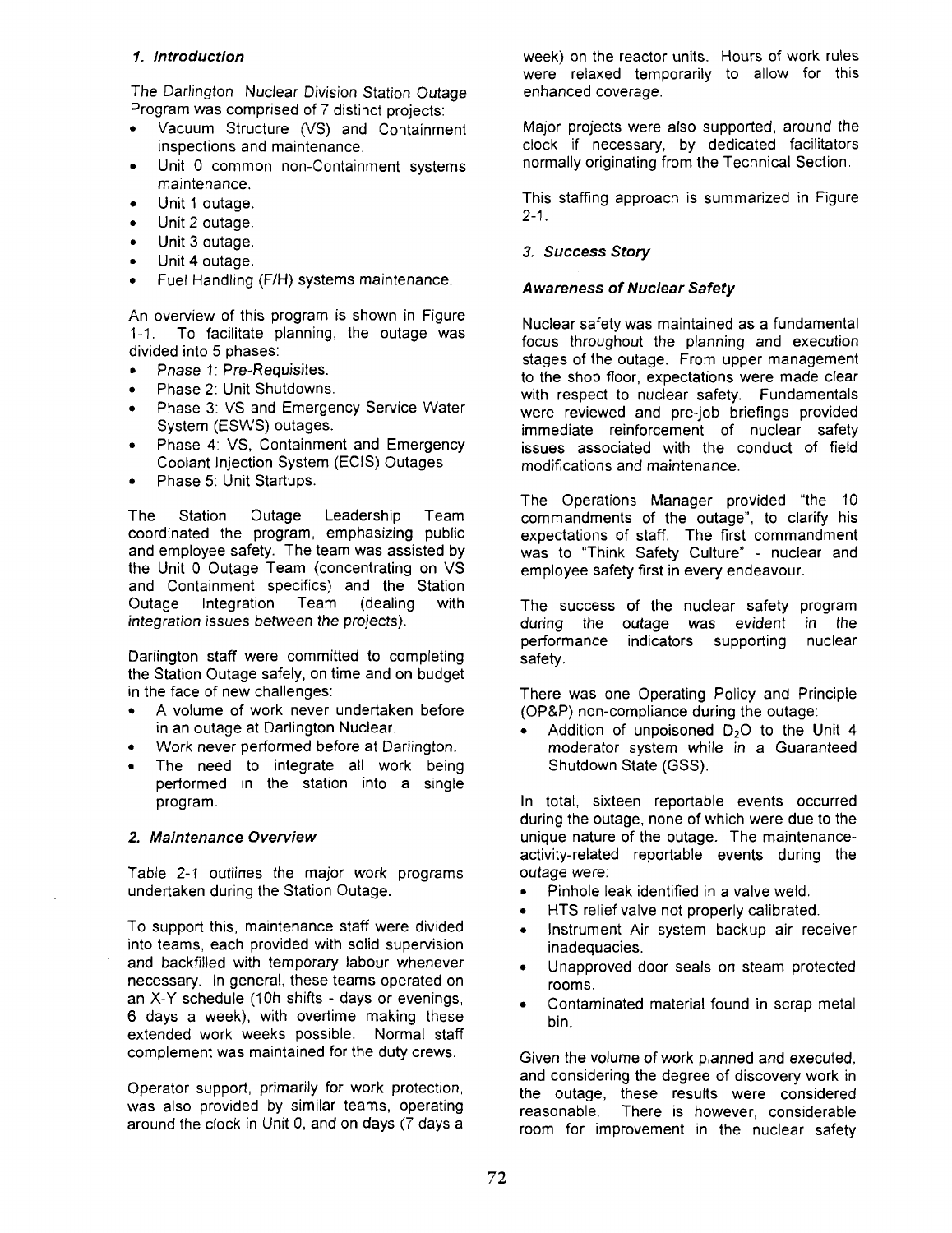aspects of work execution. A true success would be a station outage with no reportable events. Work is progressing in this area as part of the station's maintenance improvement programs.

## **Awareness of Employee Safety**

Briefing of employees by the first line supervisor was the single most effective means of increasing awareness of radiation and conventional safety.

Consistency was achieved through the use of Task Safety Analysis (TSA), prepared during the planning phase of each job to detail all safety concerns and precautions associated with that job.

Operating Experience (OPEX) was communicated to all staff through the 'Safety Pause', **a** weekly briefing session where recent events were reviewed and a consistent message was communicated station-wide.

Surveillance in the field was performed independently by:

- The Safety Team, consisting of Joint Health and Safety Committee members supervised by Station Outage Management.
- The Conventional Safety Section
- The Radiation Protection and Health Physics Sections.

Findings were compared daily and resources were combined as necessary to resolve issues quickly.

Considering the volume, novelty and complexity of the work being performed, there is a clear<br>indication of improved performance at of improved performance at Darlington:

- 1 Lost-Time Accident attributable to the Station Outage (a back injury in the preoutage phase)
- 0 High-MRPH (Maximum Reasonable Potential for Harm) accidents.

Nevertheless, there were many near-misses, particularly related to body mechanics, and four license non-compliances, all associated with radiation protection:

- Incorrect classification of a radioactive shipment.
- Contaminated material found in a scrap metal bin.
- Evidence of beverage consumption in radiological zone 2.
- Evidence of food/beverage consumption in a non-zoned area of the operating island.

#### **Awareness of Plan**

The Operations Manager's second commandment was "Plan the Work and Work the Plan". This concept, along with "Think Safety Culture", was paramount to the successful planning and execution of the outage.

The challenge of integrating all projects into a single plan and to have it used effectively in the field, was met through the cooperation of all groups.

At the individual project level, as few changes as possible were made to the outage planning approach used in previous single-unit outages. Individual project schedules were issued on a daily basis, within the framework of a key plan, produced by the Unit 0 Planning Section. This key plan contained all the necessary integration information needed to synchronize all projects:

- Outage Organization and Phone Numbers
- Station Outage Overview
- Inter-Unit Coordination Diagram
- Individual Project Overviews
- D2O Inventory Management
- Nuclear Safety Overview
- Shared Resources (eg, MOVATS, Scaffolds)

Figure 3-1 depicts this daily plan structure, while Figure 3-2 outlines the daily planning and integrating routine put in place to arrive at a quality product.

With the outage complexity requiring the introduction of five separate "phases", each with its own set of restrictions and rules, it was necessary to ensure that work was planned and executed in the correct order within the correct<br>outage phase. Outage phasing was outage phase. Outage phasing was characterized on all outage planning logic, daily outage plans, etc, with STOP signs to delineate a Change of Phase. Meeting was held in advance of each change of phase to provide assurance to the Operations Manager that work required for completion in one phase was performed successfully, that prerequisite unit/system alignment for the next phase was complete, and that Work Plans, operating instructions and material requirements for the subsequent phase were in readiness for the transition.

## **4. Factors Contributing to Success**

## **Strong Nuclear Safety Support**

Nuclear Safety considerations drove the outage from early planning, through execution, and post-outage reviews. Nuclear oversight aspects of the outage are summarized in Table 4-1.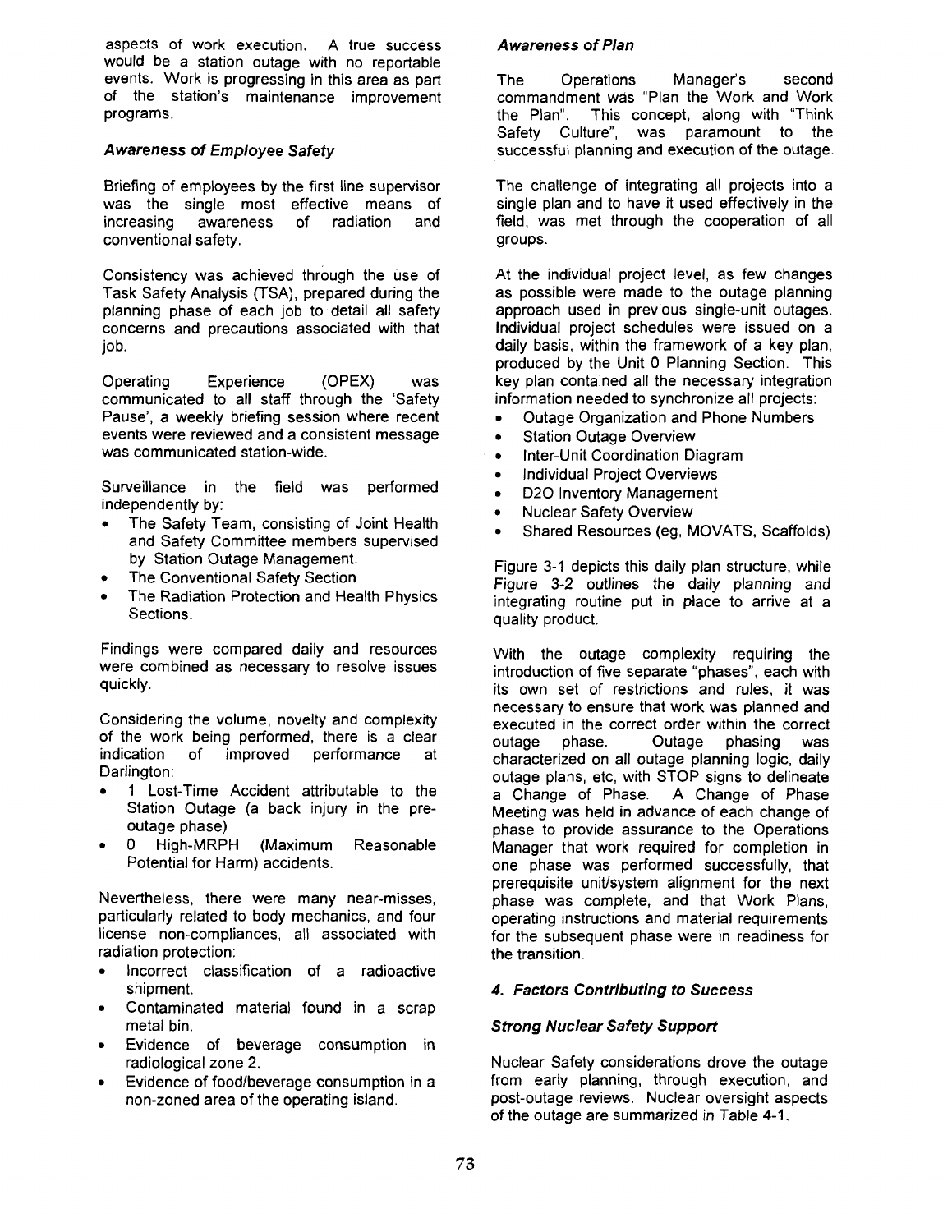From the initial planning stages, operating experiences from earlier outages at Darlington and other station outages at Ontario Hydro sites were reviewed and lessons learned were built into the planning program. Involvement of staff at all levels was solicited. The Station Outage Leadership team also drew on this wide experience base for nuclear safety planning. A series of Nuclear Safety review meetings were held in advance of the outage to provide assurance that nuclear safety issues were adequately addressed (Figure 4-1). This included a Station Outage Internal/External Review Meeting where staff from all other Ontario Hydro sites, other Canadian nuclear sites, the CANDU Owners Group, WANO representatives, and various support companies/organizations were invited to participate.

Planning for the outage was built upon a fundamental expectation of compliance with OP&Ps and procedural adherence. Reviews of operating instructions and workplans by the executing organizations, by line management, and by Nuclear Safety staff ensured that these expectations could be met.

The division of the outage into its 5 phases further contributed to its success. A Nuclear Safety Planning Restrictions and Prerequisites chart was prepared to succinctly communicate the particular requirements of a particular outage phase. Figure 4-2 is an extraction from the Nuclear Safety Planning Restrictions and Prerequisites chart for illustrative purposes. Again, the STOP signs are utilized to ensure that work does not progress from one phase to the next without adequate reviews and approvals. These prerequisites and restrictions were translated to formal outage plans, operating instructions, and workplans for field execution.

During the outage, nuclear safety and work progress were reviewed daily, at unit-specific planning meetings, the Station Management Team meeting, the Nuclear Safety Oversight meeting and the Station Outage Integration Meeting (Figure 3-2). The latter was the final vehicle for communicating nuclear safety issues to the maintenance coordinators, who in turn would brief their staff.

Operational Decision Review Panel (ODRP) meetings were developed during the outage to aid in the resolution of Nuclear Safety issues and provided a structured forum for presentation and review of solutions to significant problems/issues and for station upper management decision making.

Throughout the outage, field staff were encouraged to maintain a questioning attitude. Instances where this questioning attitude was able to identify and correct a potential event with negative consequences were celebrated in the daily/weekly outage news updates.

Staff reviews of the outage after its completion have been conducted with operating experience being built into station outage planning procedures and shared externally through formal OPEX programs.

## **Employee Safety Buy-In By All**

Employee safety was at the forefront of all discussions from the very start, with representatives from Maintenance, Operations, Conventional Safety, Radiation Protection, Health Physics and Joint Health & Safety on the Station Outage Leadership Team. Emergency Response also played an important role.

During the pre-outage phase, these people were constantly on the lookout for knowledge and experiences from other locations within and outside Ontario Hydro. They were instrumental in the development of access strategies and associated rescue plans for the Vacuum Structure and other locations. They also ensured that the correct procedures, tools and human resources were in place to ensure success.

Many employees were briefed by their peers in special safety meetings dealing specifically with outage issues.

During the outage, the thrust was on selfchecking, attention to detail and procedural adherence in all work undertaken.

## **Extraordinary Effort By All**

A limit was placed on hiring of temporary staff to ensure that they were adequately supervised in the field. This forced permanent staff into working longer hours. This situation was maintained throughout the outage without any detrimental effect on safety and performance, to the credit of all staff.

Noteworthy contributions were also made by:

- Technical support staff, including the coordination of major projects by the facilitators.
- Clerical support, including documentation updates at phase changes and duplicating of daily plans.
- Shift Supervisors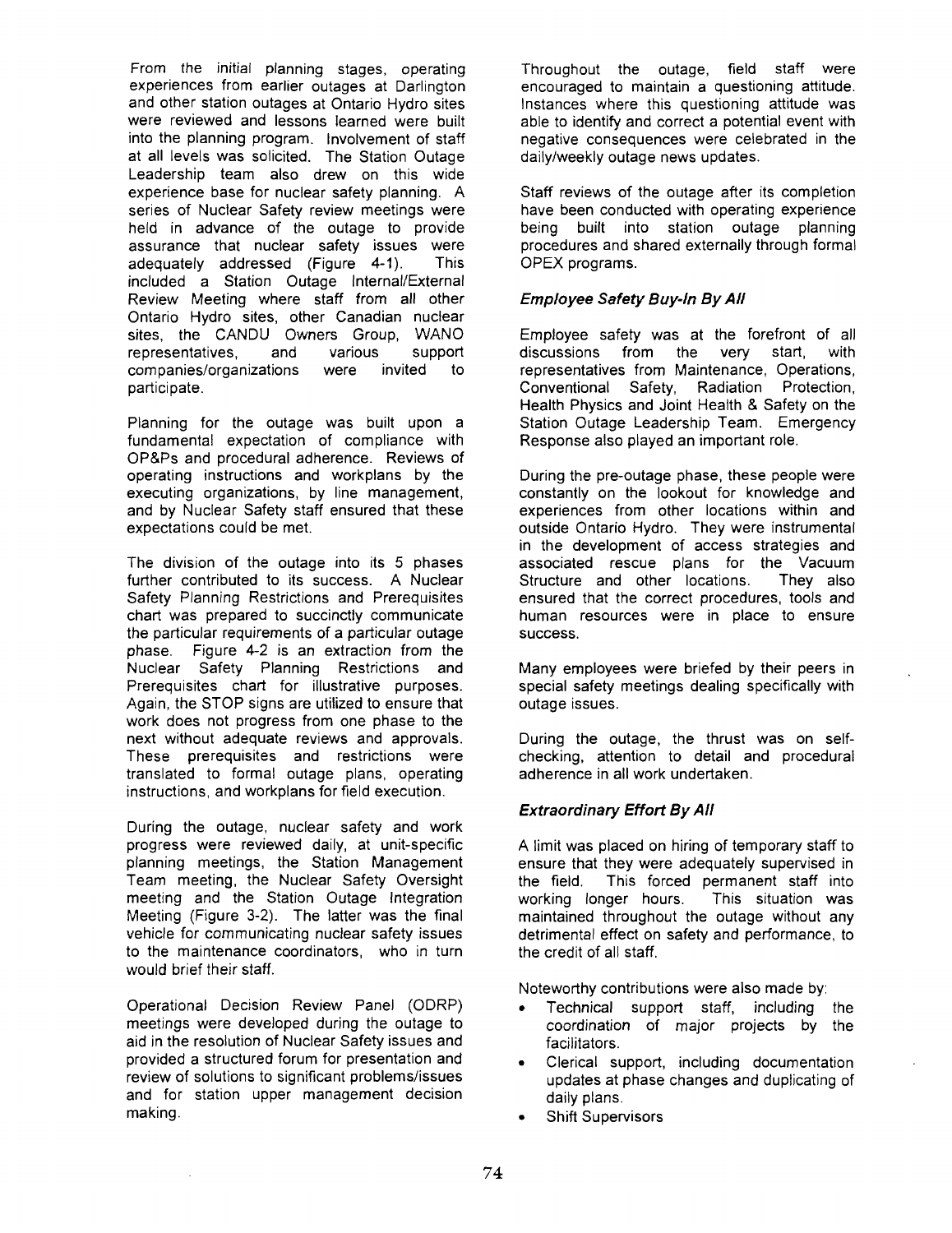- The Safety Team.
- The Management Team.

#### **Excellent Participation of Employee Reps**

Employee representatives made important contributions in all aspects of the outage:

- Member of the Station Outage Leadership Team.
- Resourcing.
- Jurisdictional decisions.
- The Safety Team.
- Roll-out of information to staff.

Again, an open, positive relationship between management and the unions proved to be an important contributing factor to the success of the Station Outage.

## **Other Factors**

Other factors worth noting include:

- Good planning on the units, with improved control over emergent work.
- Good integration of the projects into a single program, with personnel at all levels well focused.
- Excellent supervision of the trades in the field.
- Defense in depth in all areas, be it technical support, nuclear safety, employee safety.
- Excellent operator support, when taking into consideration the shortage of Operator staff at Darlington.
- State-of-the-art communication systems in the Vacuum Structure, involving the use of companion telephones.

#### **5. Conclusion**

The outage performance in relation to the measures, indicates that the 1997 Station Outage at Darlington was successful. The only indicators to be challenged, were the duration and cost of the outage, mostly due to the Shutdown System Trip Window issue, which evolved during the outage.

However, there is room for improvement in all areas, and some key recommendations are given below.

#### **Higher Priority Sooner**

Good preparation is essential to an outage program of this complexity. At Darlington, work began on a small scale some 16 months prior to the outage. Due to the heavy outage load in 1996, and to other station priorities, very little attention was paid to the pre-outage phase until January 1997, when the outage was only 4 months away.

For a subsequent station outage, it is recommended that a full 18 months of preparations be considered, along with sufficient priority to mobilize staff to focus on the project.

## **Work Plans Sooner**

Work Plans are the basis for good job assessment. This ensures that the right material is ordered, the necessary resources are secured and that the supporting documentation is ready (eg, TSAs).

It is clear that in future outages, Work Plans must be issued to the field much sooner. This can be achieved through sound outage management, where clear milestones are defined, that people are held accountable to meet.

Also, the Work Plan as it stands at Darlington, is too inflexible, and for that reason, is likely to<br>change chamatically as new outage change dramatically as new outage management techniques are implemented.

#### **More Resources**

Resources were limited for this outage at Darlington, for a number of reasons:

- Operators were short in numbers and qualified assistance was not available from other stations.
- Jurisdictional decisions restricted the use Building Trades Union (BTU) staff.
- A number of large jobs (eg, turbine outage), traditionally performed by contractors, were taken over by Darlington staff.
- Temporary staffing was limited to 100 people to ensure adequate supervision.

Thus, staff worked extensive overtime, at a significant cost, and with the increased risk of errors due to fatigue.

Future resourcing considerations should include bolstering our Operator numbers (already under way with Nuclear Recovery), and reviewing Darlington's position with respect to Union jurisdictions and the use of contractors for specialized work.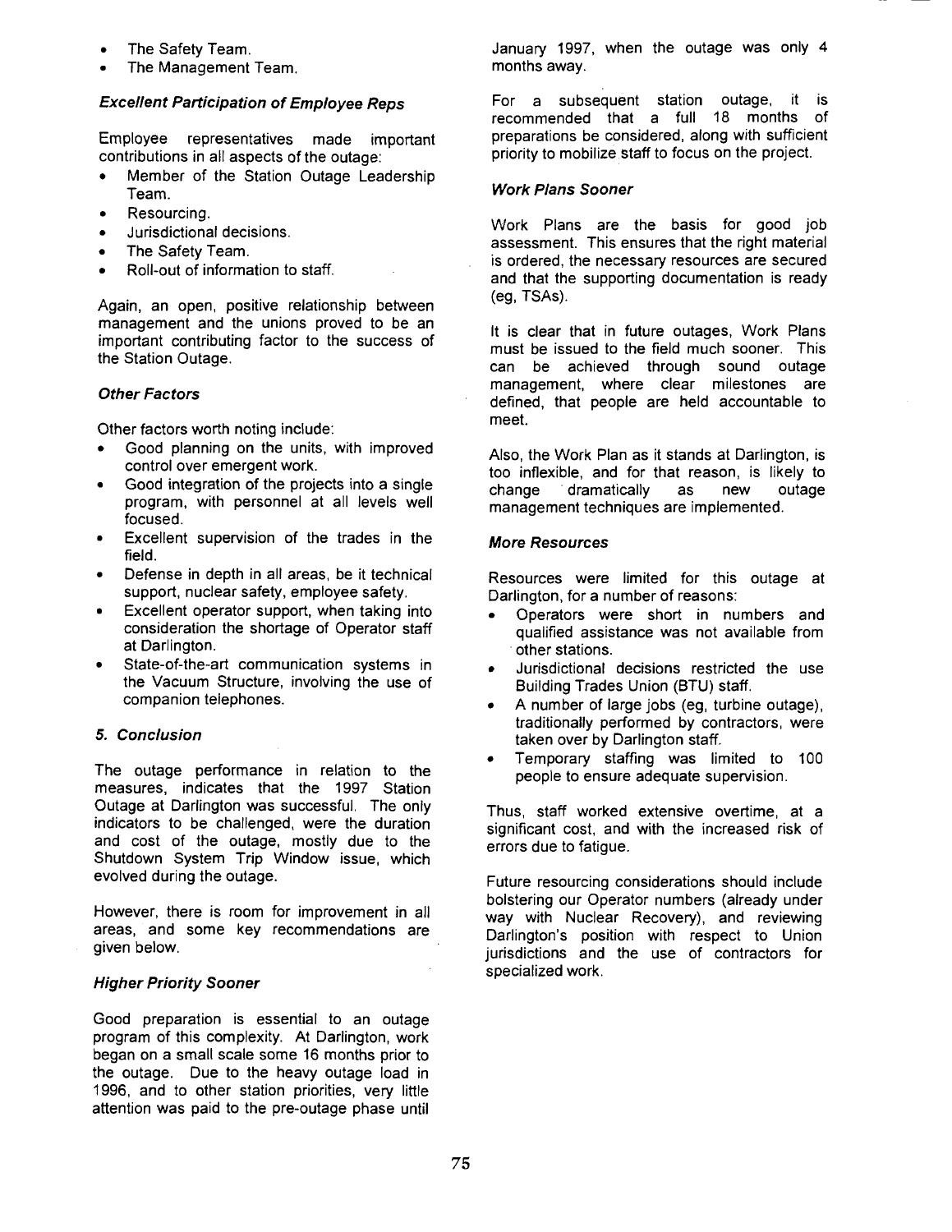Figure 1-1 **Station Outage Overview** 



 $\ddot{\phantom{a}}$ 

 $\geq$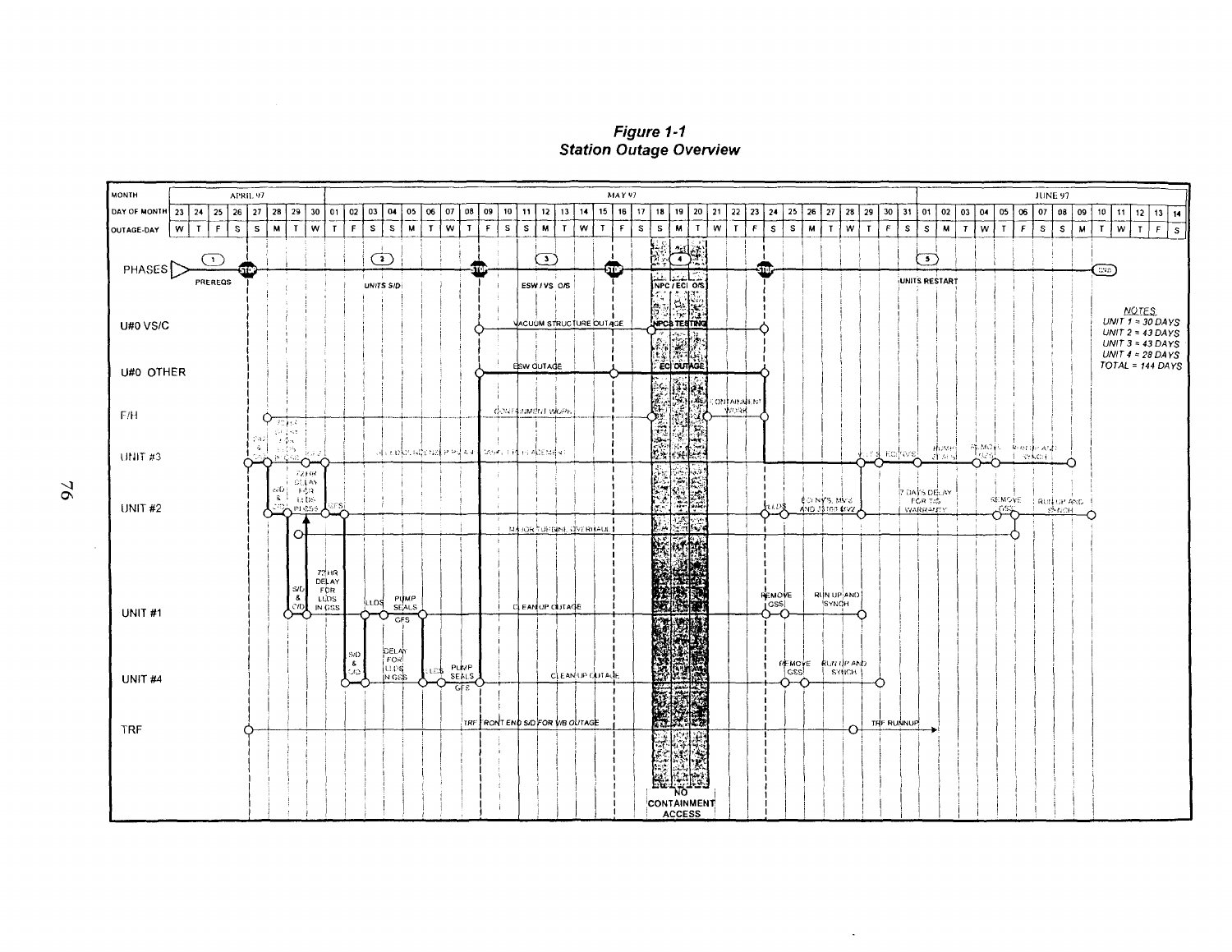| <b>Project</b>           | <b>Scope</b>                                                           | <b>Expended Person-hours</b> |
|--------------------------|------------------------------------------------------------------------|------------------------------|
| VS/Containment           | Vacuum Structure(VS) & Containment inspection, repairs & testing.<br>٠ | 15, 300                      |
|                          | Vacuum, Dousing Water & Emergency Filtered Air Discharge.<br>$\bullet$ |                              |
|                          | System (EFADS) valve repairs.                                          |                              |
| <b>Common Systems</b>    | Emergency Service Water System (ESWS) valve repairs<br>٠               | 10,800                       |
|                          | ESWS pump well inspections and cleaning.<br>٠                          |                              |
|                          | Emergency Coolant Injection (ECIS) valve repairs.<br>٠                 |                              |
| <b>All Reactor Units</b> | Mandatory callups and repairs.<br>٠                                    |                              |
|                          | Shutdown Cooling System (SDCS) motorized valve MOVATS<br>$\bullet$     |                              |
|                          | Low Pressure Service Water (LPSW) pump well inspections,<br>٠          |                              |
|                          | repairs and cleaning.                                                  |                              |
|                          | Electrical Class III Transfer Scheme tests.<br>٠                       |                              |
| Unit 1                   | Heat Transport (HT) pump seal replacement.<br>٠                        | 25,100                       |
|                          | Generator slip ring grinding.<br>٠                                     |                              |
| Unit 2                   | Major turbine overhaul<br>٠                                            | 50,200                       |
|                          | Reactor Inlet Header (RIH) ECIS non-return valve inspections<br>٠      |                              |
| Unit 3                   | Digital Control Computer (DCC) software shipment XY18<br>٠             | 29,400                       |
|                          | installation.                                                          |                              |
|                          | Adjuster rod re-configuration.<br>٠                                    |                              |
|                          | Bleed condenser relief valve replacement.<br>٠                         |                              |
|                          | HT pump seal replacement.<br>٠                                         |                              |
|                          | Reactor Outlet Header (ROH) ECIS non-return valve inspections          |                              |
| Unit 4                   | HT pump seal replacement.<br>٠                                         | 17,200                       |
|                          | Bleed condenser top cover modifications and gasket replacement.<br>٠   |                              |
| <b>Fuel Handling</b>     | Mandatory callups and repairs.<br>٠                                    | 5,000                        |
|                          | Computer system upgrades.                                              |                              |
|                          | Power track inspections.                                               |                              |
| <b>TOTAL</b>             |                                                                        | 153,000                      |

**Table 2-1 Outage Work Program**

함

ķ,

蒸

**Figure 2-1 Maintenance Organization**

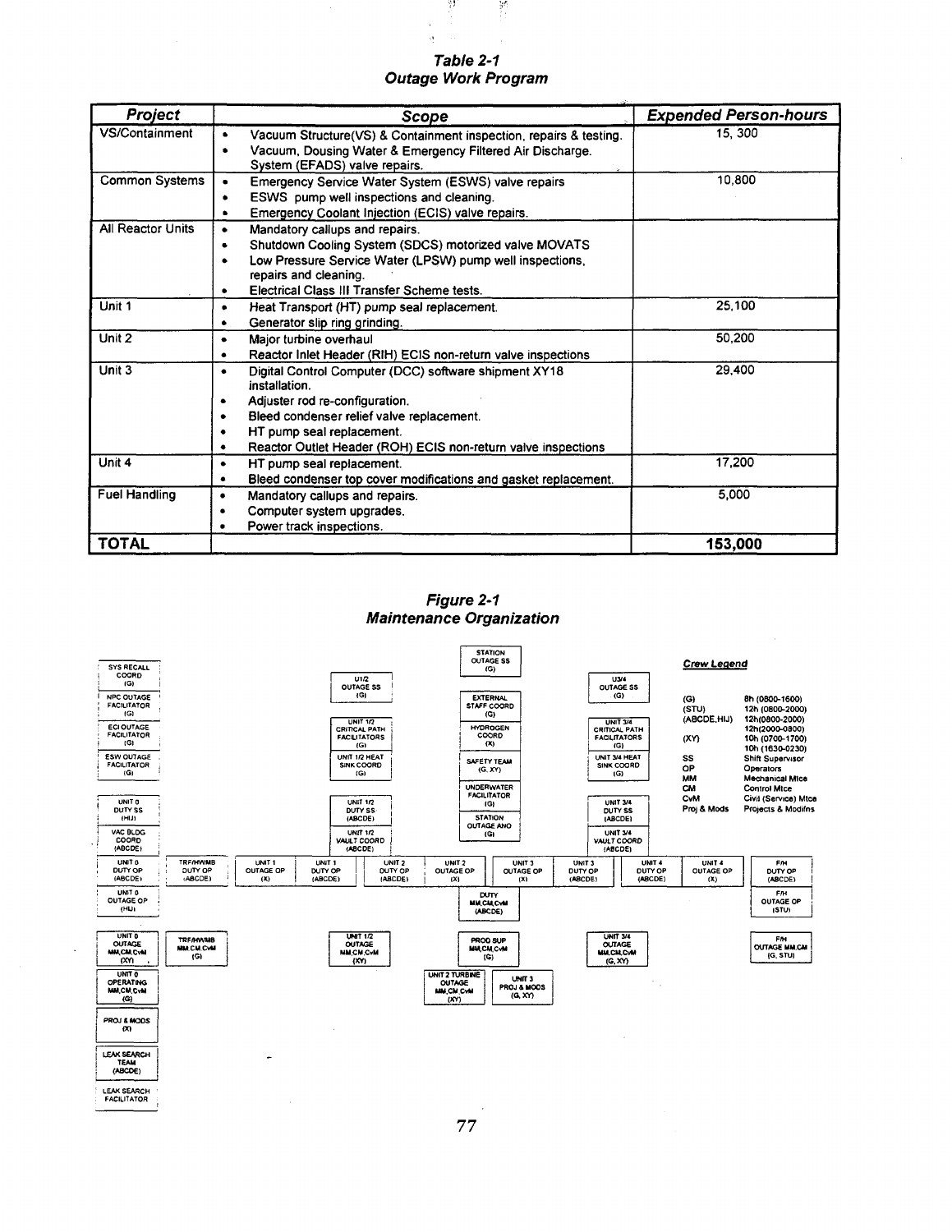**Figure 3-1 Daily Plan Structure**



**Figure 3-2 Daily Planning Routine**

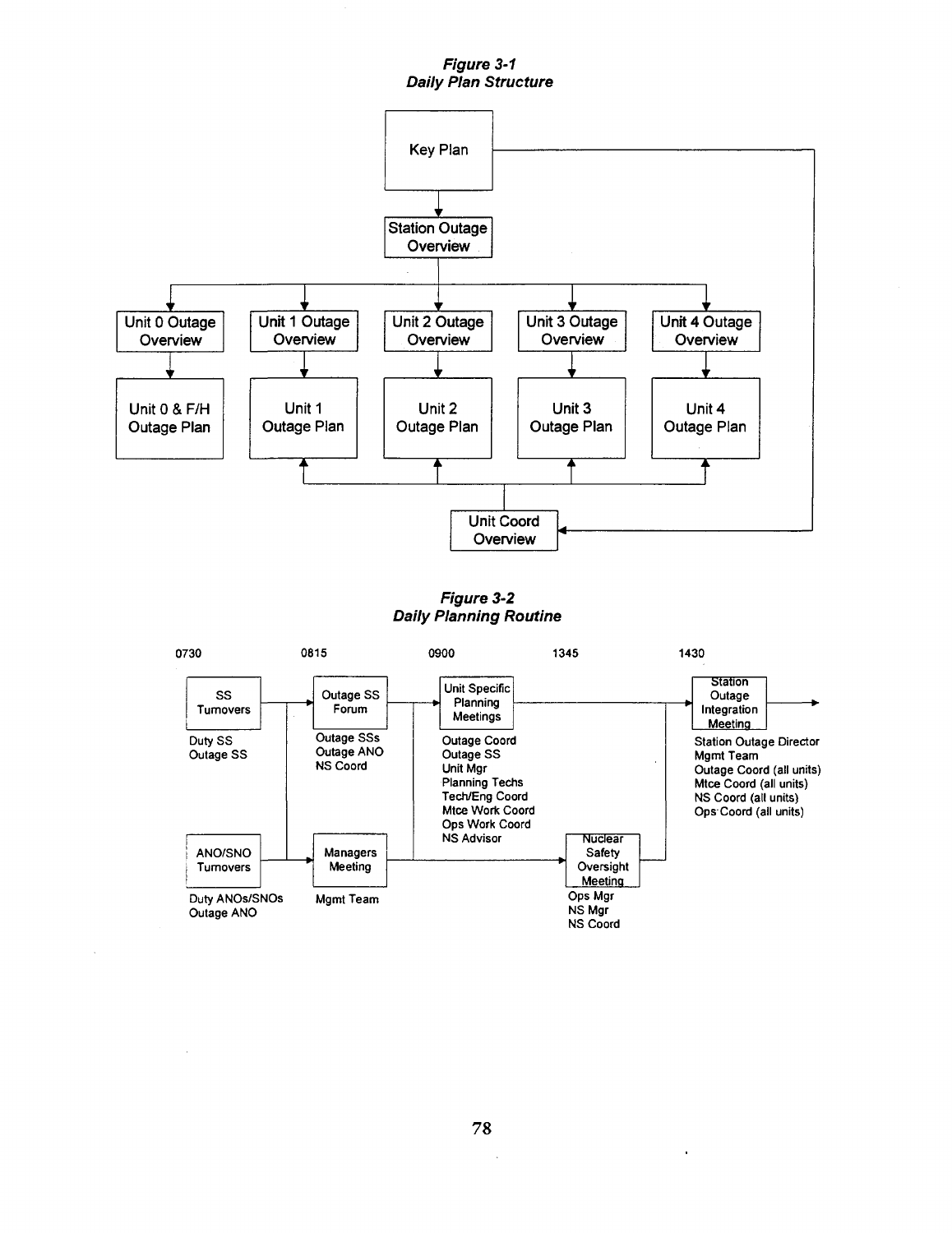### **Table 4-1 DNGD 1997 Station Outage Nuclear Safety Oversight**

L.

| Program                        | <b>Particulars</b>                                                                                                                                                                                                                                     |                                                                                                                                                                                                       |
|--------------------------------|--------------------------------------------------------------------------------------------------------------------------------------------------------------------------------------------------------------------------------------------------------|-------------------------------------------------------------------------------------------------------------------------------------------------------------------------------------------------------|
| <b>Governing Documents</b>     | OP&Ps / License<br>$\bullet$<br><b>Outage Policy</b><br>٠<br><b>Outage Procedure</b>                                                                                                                                                                   | • OHN Nuclear Safety Policy<br><b>OHN Risk Mgmt Policy (Draft)</b><br>Performance Objective and Criteria<br>(PO&Cs)                                                                                   |
| Planning                       | <b>Scope Meetings</b><br>٠<br><b>Planning Meetings</b><br>Overview for Station<br>Overview for Units<br>٠                                                                                                                                              | • Detailed Outage Plans<br>Darlington Outage Management System<br>Work Management System                                                                                                              |
| <b>Reviews</b>                 | • Reactor Safety Review Mtgs<br>Internal/External Review Mtg<br>٠<br>• Workplan Reviews by: Supv, NSO, Outage<br>SS, Mar<br>Outage Leadership Team<br>٠<br>Planning Integration Team                                                                   | <b>Manager Forums</b><br>$\bullet$<br><b>Nuclear Safety Working Party</b><br>Outage SS / Outage ANOs<br><b>Nuclear Safety Coordinator</b><br><b>Accident Assessment</b><br>Safety Analysis (SOE)      |
| <b>Change Control</b>          | • Permanent Change Process<br>• Temporary Change Notice                                                                                                                                                                                                | <b>Jumpers</b><br>٠<br><b>Workplan Reviews</b><br>٠                                                                                                                                                   |
| <b>Heat Sink Management</b>    | <b>Heat Sink Strategy Document</b><br>٠<br>Maximize availability of SDC<br>٠<br>Heat Sink Coordinators (U1/2, U3/4)<br>٠                                                                                                                               | • Heat Sink Operating Memo<br>IBIF availability as interim HS<br>٠                                                                                                                                    |
| <b>Operating Documentation</b> | Operating Memos for major systems<br><b>Operating Memos for OP&amp;Ps</b><br>$\bullet$<br>• Operating Memos for AIMs<br>• Operating Mernos for Startup/Shutdown                                                                                        | <b>Heat Sink Operating Memo</b><br>٠<br>Operating Manual revision for some<br>۰<br>systems<br>• Rundown Logic<br>· Startup Logic                                                                      |
| Training                       | • Training Working Party<br>• Authorized Staff Training                                                                                                                                                                                                | • Other Operator Training                                                                                                                                                                             |
| <b>Outage Execution</b>        | Daily Plan<br>$\bullet$<br><b>Daily Planning Meetings</b><br>$\bullet$<br><b>Reactor Safety Board</b><br>٠<br><b>Heat Sink Strategy Board</b><br>٠<br><b>Change of State Meetings</b><br>$\bullet$<br>• GSS Removal Meetings<br>• Commitments tracking | Outage Director / Mgr reviews<br>Outage SS/ANO reviews<br>Duty SS/ANO reviews<br>Nuclear Safety (NS) reviews<br>Vault Coordinator reviews<br>NS Coordinator Mgmt updates<br>• Event Reporting Process |
| Post Outage                    | • Post - Outage Review Mtg<br>Post - Outage Reports<br>٠                                                                                                                                                                                               | • OPEX - Build into procedures                                                                                                                                                                        |

**Figure 4-1 DNGD 1997 Station Outage Reactor Safety Review Meeting Process**